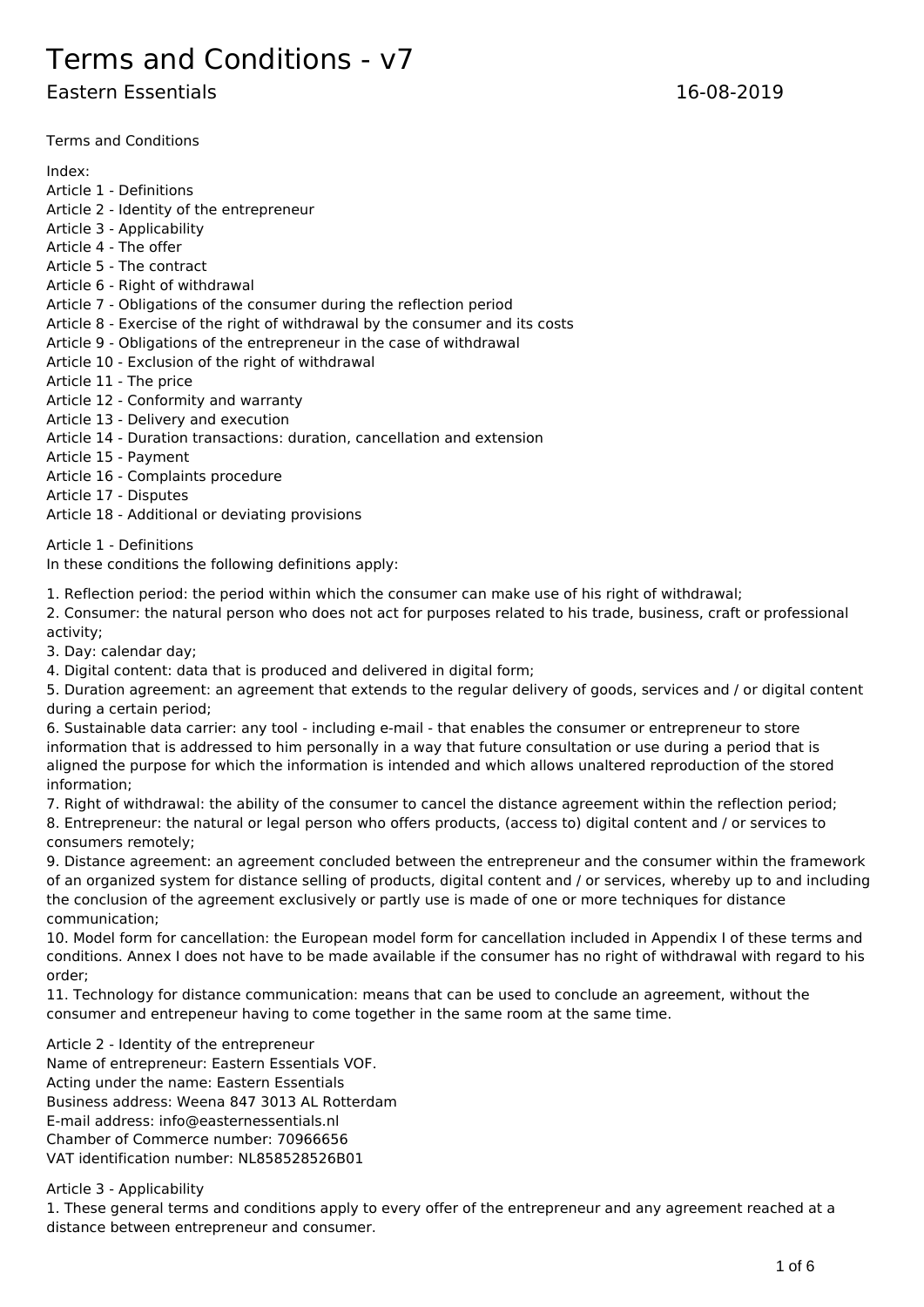2. Before the distance agreement is concluded, the text of these general terms and conditions will be made available to the consumer. If this is not reasonably possible, the entrepreneur will indicate before the distance agreement is concluded, how the general terms and conditions can be viewed at the entrepreneur and that they will be sent free of charge as soon as possible at the request of the consumer.

3. If the distance contract is concluded electronically, contrary to the previous paragraph and before the distance contract is concluded, the text of these general terms and conditions may be made available to the consumer electronically in such a way that it is consumer can be stored in a simple way on a durable data carrier. If this is not reasonably possible, it will be indicated before the distance contract is concluded where the general terms and conditions can be read electronically and that they will be sent free of charge electronically or otherwise at the request of the consumer.

4. In the event that specific product or service conditions apply in addition to these general terms and conditions, the second and third paragraphs apply mutatis mutandis and in the event of conflicting conditions the consumer can always invoke the applicable provision that is most favourable to him.

5. If one or more provisions in these general terms and conditions at any time are wholly or partially void or destroyed, then the contract and these conditions remain intact and the concerning stipulation will be replaced by a provision that the intention of the original approaches as much as possible.

6. Situations that are not regulated in these terms and conditions must be assessed 'in the spirit' of these terms and conditions.

7. Uncertainties about the interpretation or content of one or more provisions of our terms and conditions must be explained "in the spirit" of these terms and conditions.

## Article 4 - The offer

1. If an offer has a limited period of validity or is made subject to conditions, this will be explicitly stated in the offer. 2. The offer contains a complete and accurate description of the products, digital content and / or services offered. The description is sufficiently detailed to enable a proper assessment of the offer by the consumer. If the

entrepreneur uses images, these are a true representation of the products, services and / or digital content offered. Obvious mistakes or errors in the offer do not bind the entrepreneur.

3. Each offer contains such information that it is clear to the consumer what rights and obligations are attached to accepting the offer.

4. All images, specifications, and information in the offer are indicative and cannot lead to compensation or termination of the agreement.

5. Images of products are a true representation of the products offered. Entrepreneur cannot guarantee that the displayed colors exactly match the real colors of the products.

6. Each offer contains such information that it is clear to the consumer what rights and obligations are attached to accepting the offer. This concerns in particular:

• the price including taxes;

- the possible costs of shipping;
- the manner in which the agreement will be concluded along with the necessary acts;
- whether or not the right of withdrawal is applicable;
- the method of payment, delivery and execution of the agreement;
- the period for accepting the offer, or the period within which the entrepreneur guarantees the price;

• the amount of the tariff for distance communication if the costs of using the technique for distance communication are calculated on a basis other than the regular basic tariff for the used means of communication• whether the agreement will be archived after its conclusion, and if so, how this can be accessed by the consumer;

• the way in which the consumer, before concluding the agreement, can check the data provided by him in the context of the agreement and, if desired, restore it;

• any other languages in which, in addition to Dutch, the agreement can be concluded;

• the codes of conduct to which the entrepreneur is subject and the way in which the consumer can consult these codes of conduct electronically; and

• the minimum duration of the distance agreement in the event of an extended transaction.

## Article 5 - The agreement

1. The agreement is subject to the provisions of paragraph 4, concluded at the time the consumer accepts the offer and fulfilment of the corresponding conditions.

2. If the consumer has accepted the offer electronically, the entrepreneur will immediately confirm receipt of the acceptance of the offer electronically. As long as the entrepreneur has not confirmed receipt of this acceptance, the consumer can terminate the agreement.

3. If the agreement is concluded electronically, the entrepreneur will take appropriate technical and organizational measures to secure the electronic transfer of data and he will ensure a safe web environment. If the consumer can pay electronically, the entrepreneur will take appropriate security measures.

4. The entrepreneur can - within the law - inform himself if the consumer can meet his payment obligations, as well as of all those facts and factors that are important for a proper conclusion of the distance agreement. If on the basis of this investigation the entrepreneur has good reasons not to enter into the agreement, he is entitled to refuse an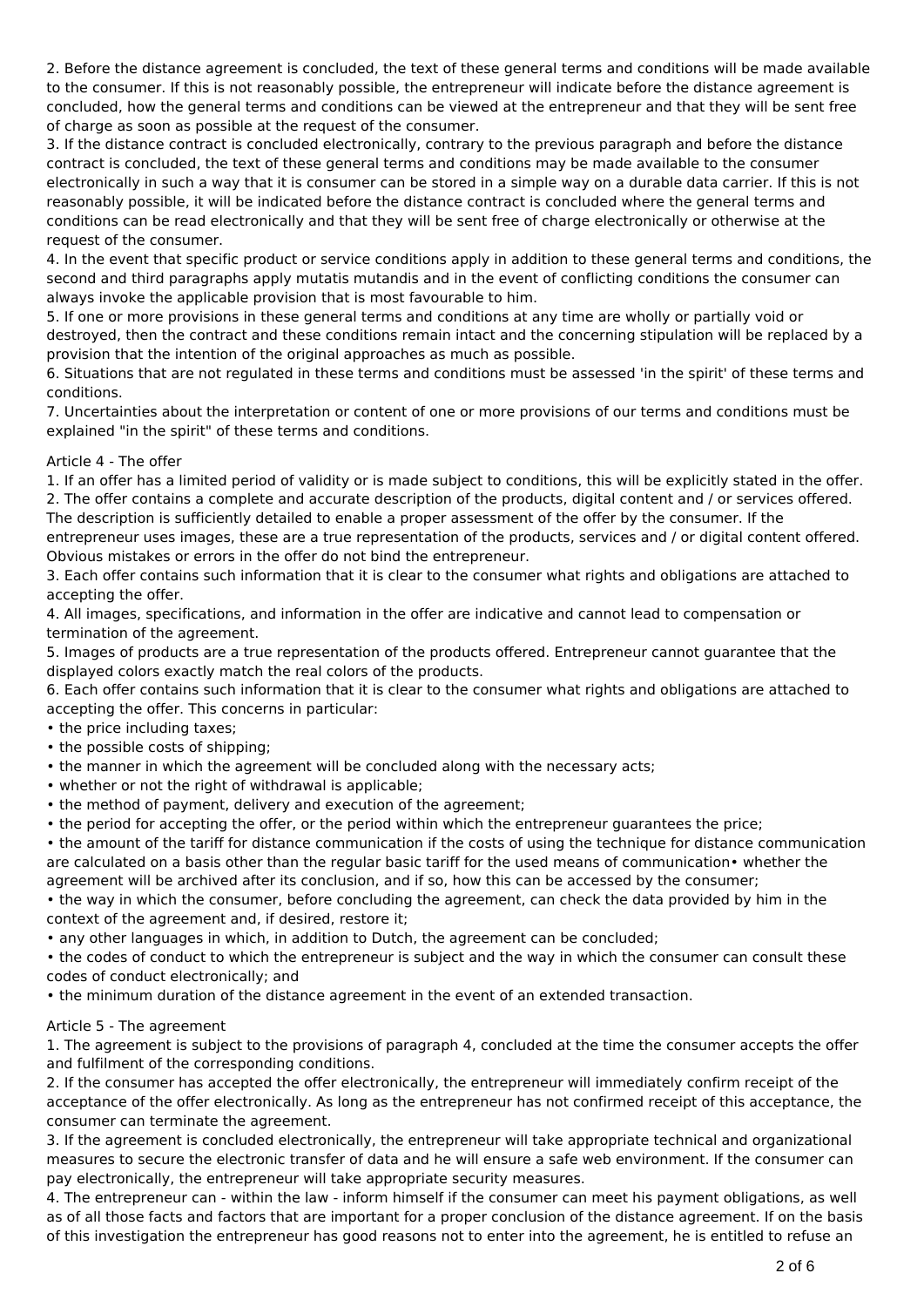order or request or to attach special conditions to the execution.

5. The entrepreneur will send the following information with the product or service, in writing or in such a way that it can be stored by the consumer in an accessible manner on a durable medium:

a. the visiting address of the establishment of the entrepreneur where the consumer can go with complaints; b. the conditions under which and the way in which the consumer can exercise the right of withdrawal, or a clear statement regarding the exclusion of the right of withdrawal;

c. the information about guarantees and existing service after purchase;

d. the price including all taxes of the product, service or digital content; where applicable, the costs of delivery; and the method of payment, delivery or implementation of the distance agreement;

e. the conditions for cancellation of the agreement if the agreement has a duration of more than one year or is of indefinite duration;

f. if the consumer has a right of withdrawal, the model form for withdrawal.

6. In the case of an extended transaction, the provision in the previous paragraph applies only to the first delivery.

Article 6 - Right of withdrawal

For products:

1. The consumer can terminate an agreement with regard to the purchase of a product during a cooling-off period of at least 14 days without giving reasons. The entrepreneur may ask the consumer about the reason for withdrawal, but not oblige him to state his reason (s).

2. The reflection period referred to in paragraph 1 starts on the day after the consumer, or a third party designated by the consumer in advance, who is not the carrier, has received the product, or:

a. if the consumer has ordered several products in the same order: the day on which the consumer, or a third party designated by him, has received the last product. The entrepreneur may, provided that he has clearly informed the consumer prior to the ordering process, refuse an order for several products with a different delivery time.

b. if the delivery of a product consists of several shipments or parts: the day on which the consumer, or a third party designated by him, has received the last shipment or part;

c. for agreements for regular delivery of products during a certain period: the day on which the consumer, or a third party designated by him, has received the first product.

For services and digital content that is not supplied on a tangible medium:

3. The consumer can terminate a service agreement and an agreement for the delivery of digital content that is not delivered on a tangible medium for a minimum of 14 days without giving reasons. The entrepreneur may ask the consumer about the reason for withdrawal, but not oblige him to state his reason (s).

4. The reflection period referred to in paragraph 3 starts on the day following the conclusion of the agreement.

Extended cooling-off period for products, services and digital content that has not been supplied on a tangible medium if the right of withdrawal is not informed:

5. If the entrepreneur has not provided the consumer with the legally required information about the right of withdrawal or the model form for withdrawal, the cooling-off period ends twelve months after the end of the original cooling-off period determined in accordance with the previous paragraphs of this article.

6. If the entrepreneur has provided the consumer with the information referred to in the previous paragraph within twelve months of the starting date of the original cooling-off period, the reflection period expires 14 days after the day on which the consumer received that information.

Article 7 - Obligations of the consumer during the reflection period

1. During the reflection period, the consumer will handle the product and the packaging with care. He will only unpack or use the product to the extent that is necessary to determine the nature, characteristics and operation of the product. The basic principle here is that the consumer may only handle and inspect the product as he would be allowed to do in a store.

2. The consumer is only liable for depreciation of the product that is the result of a way of handling the product that goes beyond what is permitted in paragraph 1.

3. The consumer is not liable for depreciation of the product if the entrepreneur does not has provided all legally required information about the right of withdrawal before or at the conclusion of the agreement.

Article 8 - Exercise of the right of withdrawal by the consumer and costs thereof

1. If the consumer exercises his right of withdrawal, he must report this within the reflection period by means of the model withdrawal form or in another unambiguous manner to the entrepreneur.

2. As soon as possible, but within 14 days from the day following the notification referred to in paragraph 1, the consumer returns the product or hands it to (an agent of) the entrepreneur. This is not necessary if the entrepreneur has offered to collect the product himself. The consumer has in any case observed the return period if he returns the product before the reflection period has expired.

3. The consumer returns the product with all accessories supplied, if reasonably possible in its original condition and packaging, and in accordance with the reasonable and clear instructions provided by the entrepreneur.

4. The risk and burden of proof for the correct and timely exercise of the right of withdrawal lies with the consumer.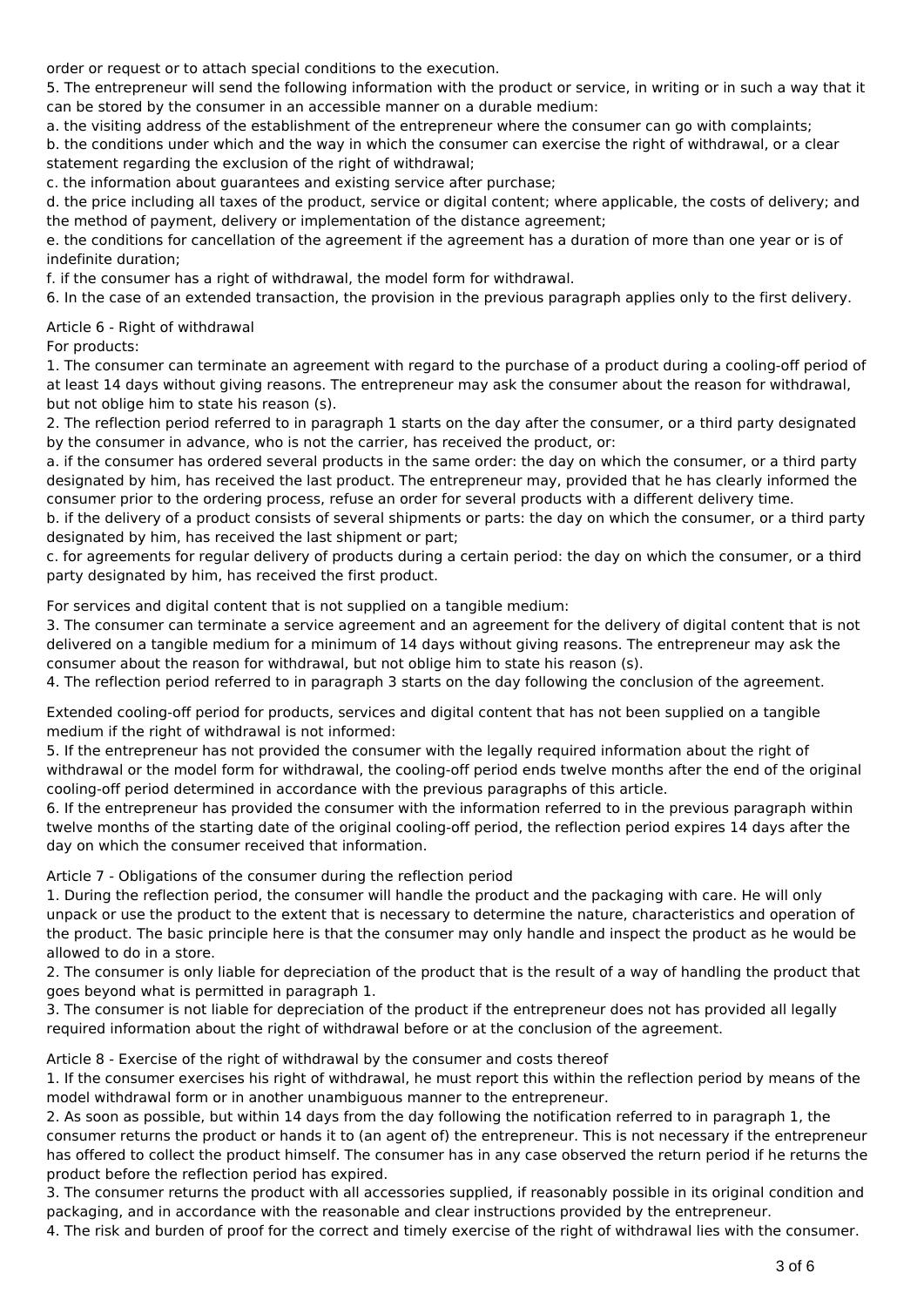5. The consumer bears the direct costs of returning the product.

6. If the consumer cancels after having first explicitly requested that the provision of the service or the supply of gas, water or electricity that are not made ready for sale commence in a limited volume or quantity during the cooling-off period, the consumer the entrepreneur owes an amount that is proportional to that part of the commitment that the entrepreneur fulfilled at the time of cancellation, compared to the full compliance with the commitment.

7. The consumer does not bear any costs for the performance of services or the supply of water, gas or electricity that are not made ready for sale in a limited volume or quantity, or for the supply of district heating if:

the trader has not provided the consumer with the legally required information about the right of withdrawal, the reimbursement of costs or the model form for withdrawal, or;

b. the consumer did not explicitly request the start of the performance of the service or supply of gas, water, electricity or district heating during the reflection period.

8. The consumer does not bear any costs for the full or partial delivery of digital content not supplied on a tangible medium, if:

a. He has not explicitly agreed to commence performance of the contract before the end of the reflection period;

- b. he has not acknowledged that he has lost his right of withdrawal when granting his permission; or
- c. the entrepreneur has failed to confirm this statement from the consumer.

9. If the consumer exercises his right of withdrawal, all additional agreements will be dissolved by operation of law.

## Article 9 - Obligations of the entrepreneur in the event of withdrawal

1. If the entrepreneur makes it possible for the consumer to withdraw electronically, he will immediately send a confirmation of receipt upon receipt of this notification.

2. The entrepreneur reimburses all payments made by the consumer, including any delivery costs charged by the entrepreneur for the returned product, without delay but within 14 days following the day on which the consumer notifies him of the cancellation. Unless the entrepreneur offers to collect the product himself, he may wait to pay back until he has received the product.

3. The entrepreneur uses the same payment method that the consumer used for reimbursement, unless the consumer agrees to a different method. The reimbursement is free of charge for the consumer.

4. If the consumer has opted for a more expensive method of delivery than the cheapest standard delivery, the entrepreneur does not have to pay back the additional costs for the more expensive method.

## Article 10 - Exclusion of the right of withdrawal

The entrepreneur may exclude the following products and services from the right of withdrawal, but only if the entrepreneur has clearly stated this in the offer, or at least in time for the conclusion of the agreement:

1. Products or services for which the price is fixed is subject to fluctuations in the financial market over which the entrepreneur has no influence and which may occur within the withdrawal period;

2. Agreements concluded during a public auction. A public auction means a sales method in which products, digital content and / or services are offered by the entrepreneur to the consumer who is present in person or who is given the opportunity to be present in person at the auction, under the direction of an auctioneer, and in which the successful bidder is obliged to purchase the products, digital content and / or services;

3. Service contracts, after full performance of the service, but only if:

a. The performance started with the express prior consent of the consumer; and

b. the consumer has stated that he loses his right of withdrawal once the entrepreneur has fully executed the agreement;

4. Package travel as referred to in Article 7: 500 of the Dutch Civil Code and passenger transport agreements; 5. Service contracts for the provision of accommodation, if a specific date or period of execution is provided for in the contract and other than for residential purposes, goods transport, car rental services and catering;

6. Agreements related to leisure activities, if a specific date or period of execution is provided for in the agreement;

7. Products manufactured according to the consumer's specifications, which are not prefabricated and which are manufactured on the basis of an individual choice or decision of the consumer, or which are clearly intended for a specific person;

8. Products that spoil quickly or have a limited shelf life;

9. Sealed products that for reasons of health protection or hygiene are not suitable for being returned and of which the seal has been broken after delivery;

10. Products that are irrevocably mixed with other products after delivery due to their nature;

11. Alcoholic beverages the price of which was agreed at the conclusion of the agreement, but the delivery of which can only take place after 30 days, and the actual value of which depends on market fluctuations over which the entrepreneur has no influence;

12. Sealed audio, video recordings and computer software, the seal of which has been broken after delivery;

13. Newspapers, magazines or magazines, with the exception of subscriptions to them;

14. The delivery of digital content other than on a tangible medium, but only if:

a. The performance has begun with the express prior consent of the consumer; and

b. the consumer has stated that he thereby loses his right of withdrawal.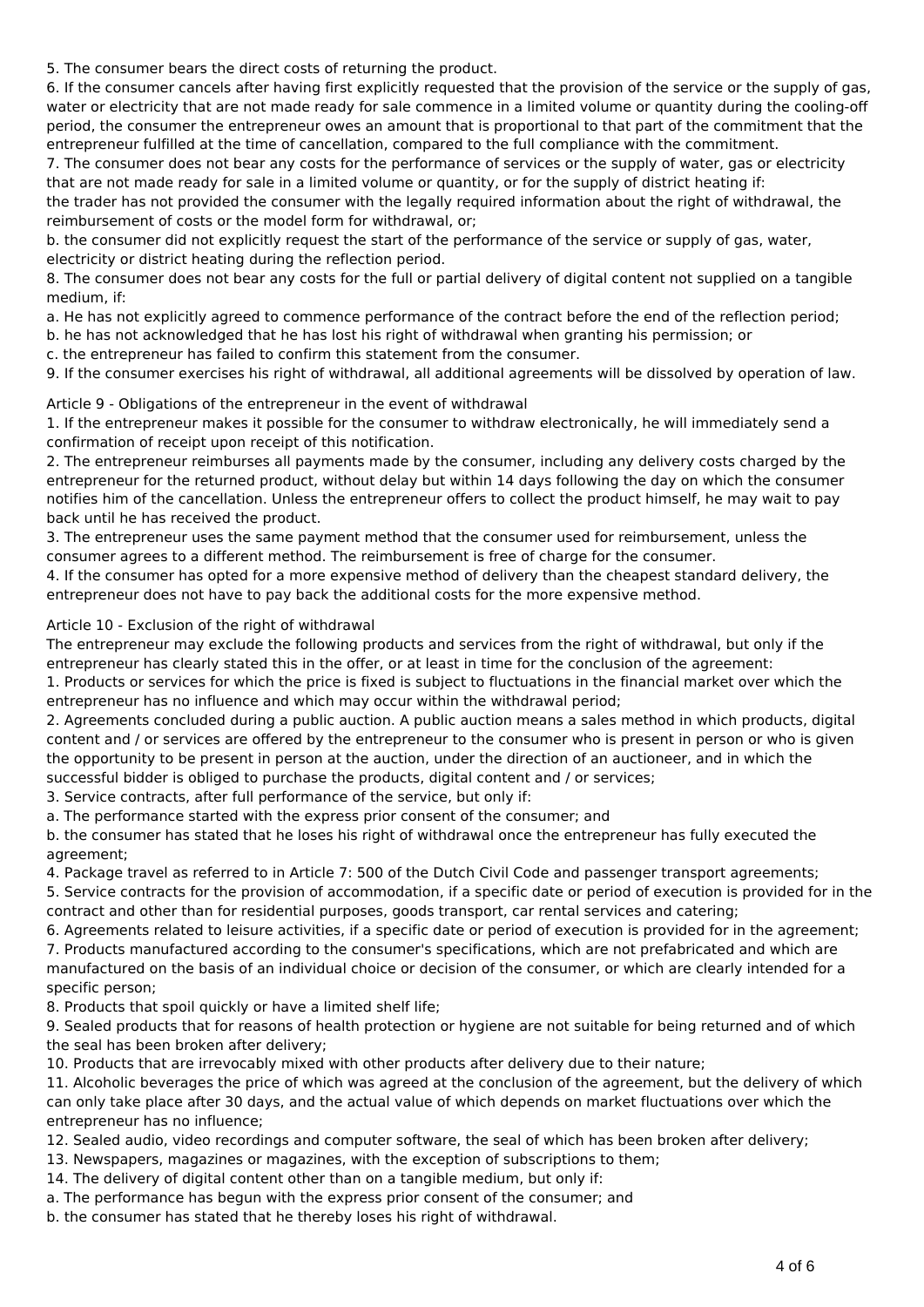Article 11 - The price

1. During the validity period stated in the offer, the prices of the products and / or services offered are not increased, subject to price changes as a result of changes in VAT rates.

2. Contrary to the previous paragraph, the entrepreneur can offer products or services with variable prices that are subject to fluctuations in the financial market and over which the entrepreneur has no influence. This link to fluctuations and the fact that any stated prices are target prices are stated in the offer.

3. Price increases within 3 months after the conclusion of the agreement are only permitted if they are the result of statutory regulations or provisions.

4. Price increases from 3 months after the conclusion of the agreement are only permitted if the entrepreneur has stipulated this and:

a. These are the result of statutory regulations or provisions; or

b. the consumer has the authority to cancel the agreement with effect from the day on which the price increase takes effect.

5. The prices stated in the range of products or services include VAT.

Article 12 - Compliance with agreement and extra warranty

1. The entrepreneur guarantees that the products and / or services comply with the agreement, the specifications stated in the offer, the reasonable requirements of reliability and / or usability and the date and date. from the formation of the agreement existing legal provisions and / or government regulations. If agreed, the entrepreneur also guarantees that the product is suitable for other than normal use.

2. An additional guarantee provided by the trader, his supplier, manufacturer or importer never limits the legal rights and claims that the consumer can assert against the trader on the basis of the agreement if the trader has failed to fulfil his part of the contract. agreement.

3. Extra warranty means that any obligation of the entrepreneur, his supplier, importer or producer in which he grants the consumer certain rights or claims that go beyond what is legally required in the event that he has failed to fulfil his part of the agreement.

Article 13 - Delivery and implementation

1. The trader will take the greatest possible care when receiving and implementing orders for products and when assessing requests for the provision of services.

2. The place of delivery is the address that the consumer has made known to the entrepreneur.

3. Taking into account what is stated about this in Article 4 of these general terms and conditions, the trader will execute accepted orders with due speed but at the latest within 30 days, unless a different delivery period has been agreed. If the delivery is delayed, or if an order cannot or only partially be executed, the consumer will be notified of this no later than 30 days after he has placed the order. In that case, the consumer has the right to terminate the contract without costs and is entitled to any compensation.

4. After dissolution in accordance with the previous paragraph, the entrepreneur will immediately refund the amount that the consumer has paid.

5. The risk of damage and / or loss of products rests with the entrepreneur until the moment of delivery to the consumer or a representative designated in advance and made known to the entrepreneur, unless explicitly agreed otherwise.

Article 14 - Duration transactions: duration, cancellation and extension

Cancellation:

1. The consumer can cancel an agreement that has been entered into for an indefinite period of time and that extends to the regular delivery of products (including electricity) or services, with due observance of the relevant provisions agreed cancellation rules and a cancellation period of at most one month.

2. The consumer can at all times terminate an agreement that has been entered into for a definite period and that extends to the regular delivery of products (including electricity) or services with due observance of the agreed termination rules and a cancellation period of one month at most.

3. The consumer can the agreements mentioned in the previous paragraphs:

- cancel at any time and are not limited to cancellation at a certain time or in a certain period;

- cancel at least in the same way as they are entered into by him;

- always cancel with the same cancellation period as the entrepreneur has stipulated for himself. Extension:

4. An agreement that has been entered into for a definite period of time and that extends to the regular delivery of products (including electricity) or services may not be tacitly extended or renewed for a specific duration.

5. Contrary to the previous paragraph, a contract that has been entered into for a definite period of time and that extends to the regular delivery of daily, weekly and weekly newspapers and magazines may be tacitly renewed for a specific duration of a maximum of three months, if the consumer extended this can terminate the agreement by the end of the extension with a notice period of at most one month.

6. An agreement that has been entered into for a definite period and that extends to the regular delivery of products or services may only be tacitly extended for an indefinite period if the consumer may cancel at any time with a